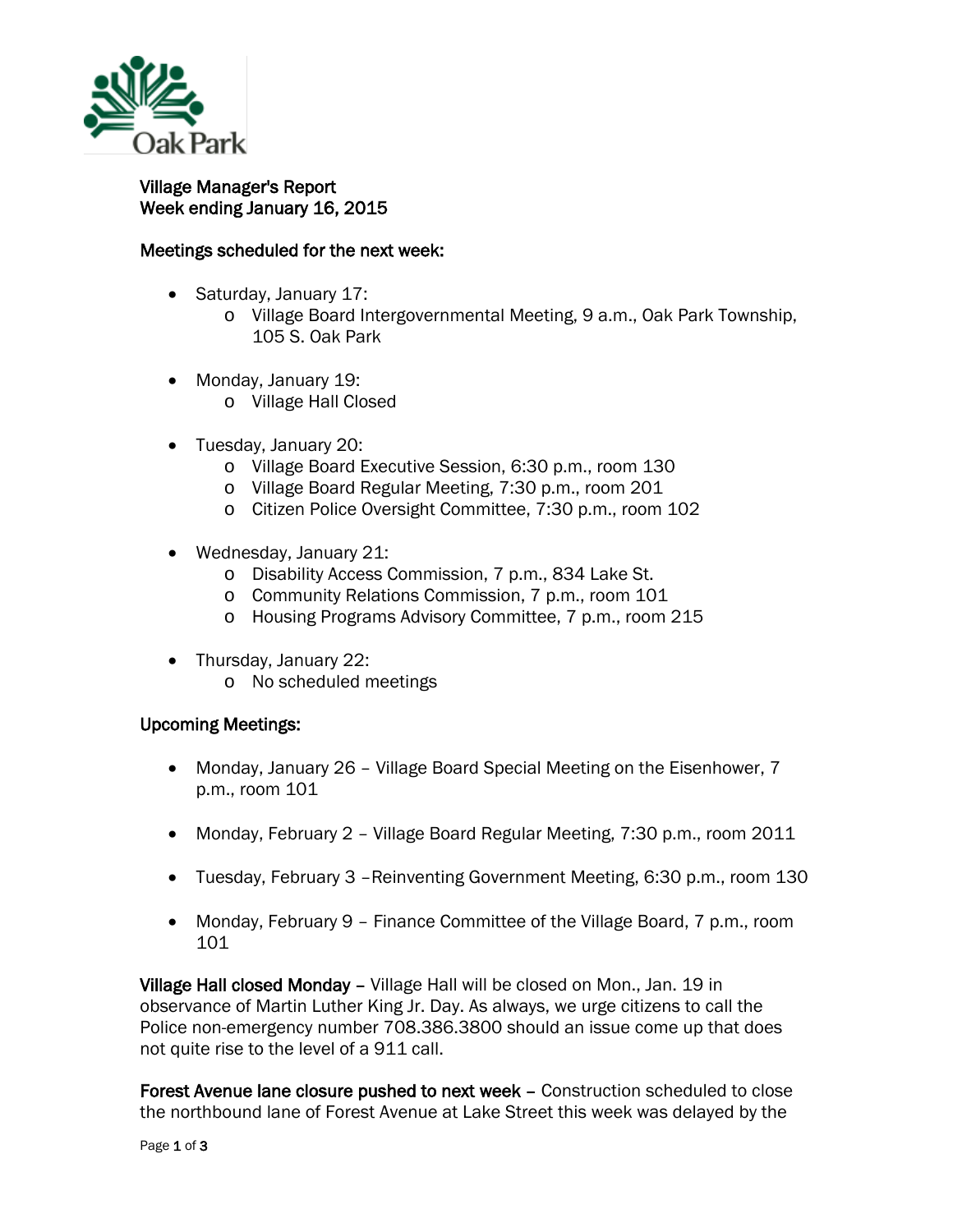weather. The lane now is scheduled to be closed during working hours the week of Jan. 19 as crews install water and sewer utilities for the redevelopment project underway there. Steel plates will be placed over the trenches at the end of each work day so that northbound traffic on Forest can resume in the evening. But since snowplows can't safely cross plates over an open excavation, the lane will remain closed overnight if snow is predicted. Barring any further weather delays, the work should be completed by the end of the workday Fri., Jan. 23, and the lane opened to northbound traffic. We have continued to update information on major construction projects in the area at [www.oak-park.us/projects.](http://r20.rs6.net/tn.jsp?e=001W6zpHz3IjLTIfDgPs52qha1nY1qQcb7NB6sJj_GVq8Tk-eBzPy1f7hxru8kyUnmF13_GnVybS5AUu0jSjBfQMlCo9B2b8-9OmbwXJTK7IZyVf_n0bPS1Cg==)

Record low crime rate – Oak Park's crime rate in 2014 was the lowest in the 42 years since comparable information has been collected. The news garnered considerable attention in the news media and on social media. Police Chief Rick Tanksley gave much of the credit to citizens who keep an eye on their neighborhoods and don't hesitate to call when they see a suspicious character or activity. [More details on the](http://r20.rs6.net/tn.jsp?e=001W6zpHz3IjLTIfDgPs52qha1nY1qQcb7NB6sJj_GVq8Tk-eBzPy1f7hxru8kyUnmF13_GnVybS5AUu0jSjBfQMlCo9B2b8-9OTs8BhJpv7x5s7_cOT-AGoSrP7T8MWzpIXO2J7KNPnLyhg1WJcWoCnA==)  [crime data are posted on the Village website](http://r20.rs6.net/tn.jsp?e=001W6zpHz3IjLTIfDgPs52qha1nY1qQcb7NB6sJj_GVq8Tk-eBzPy1f7hxru8kyUnmF13_GnVybS5AUu0jSjBfQMlCo9B2b8-9OTs8BhJpv7x5s7_cOT-AGoSrP7T8MWzpIXO2J7KNPnLyhg1WJcWoCnA==) and will be featured prominently in the February OP/FYI community newsletter.

Ribbon cutting – Members of the Development Customer Services team will be attending an Oak Park-River Forest Chamber of Commerce ribbon-cutting event at 11:30 a.m., Fri., Jan. 23, at [The Mama Tribe,](http://business.oprfchamber.org/list/member/the-mama-tribe-1123) 715 Lake St. Team members also are scheduled to attend an event on Fri., Feb. 6 for [Ovation Academy,](http://www.ovationacademy.org/home/) 126 N Oak Park Ave.

Snow operations update - Snow events on Jan 11 and 12 had crews out in force salting and plowing. While cold temperatures and light overnight traffic continued to reduce the effectiveness of the melting agents, warming temperatures later in the week have all streets fairly clear. Crews have been able to plow most streets from curb to curb, although on-street parking can make this challenging on some streets. The weekends warming weather should eliminate much of the remaining on-street problems. So far this winter, Oak Park has registered 10 inches of snow, which the experts tell us is about average for the area.

Preparing for alley improvements – Letters will be going out next week to businesses and residents whose properties are adjacent to alleys scheduled for replacement beginning in late May. In addition to describing the upcoming project, the letter also will describe the process for requesting a green alley, which would allow residents to pay the additional cost through a Special Service Area tax.

Capital improvements update –The Engineering Division has issued a request for proposals to demolish the building at 260 Madison St. in preparation for the new Elementary School District administration building scheduled to be built on the site. The construction contract is scheduled to be presented to the Village Board at the Feb. 17 meeting.

Public Works activities - A damaged street light pole was removed and a fire hydrant was rebuilt at the corner of Lake Street and Oak Park Avenue after a vehicle struck the pole, the hydrant and U.S. mailboxes near Winberie's Restaurant early Wednesday morning. No injuries were sustained. Staff is working with Lake and Forest redevelopment representatives to come up with the best traffic signal configuration during construction of the new building. Crews continued inspecting the Page 2 of 3